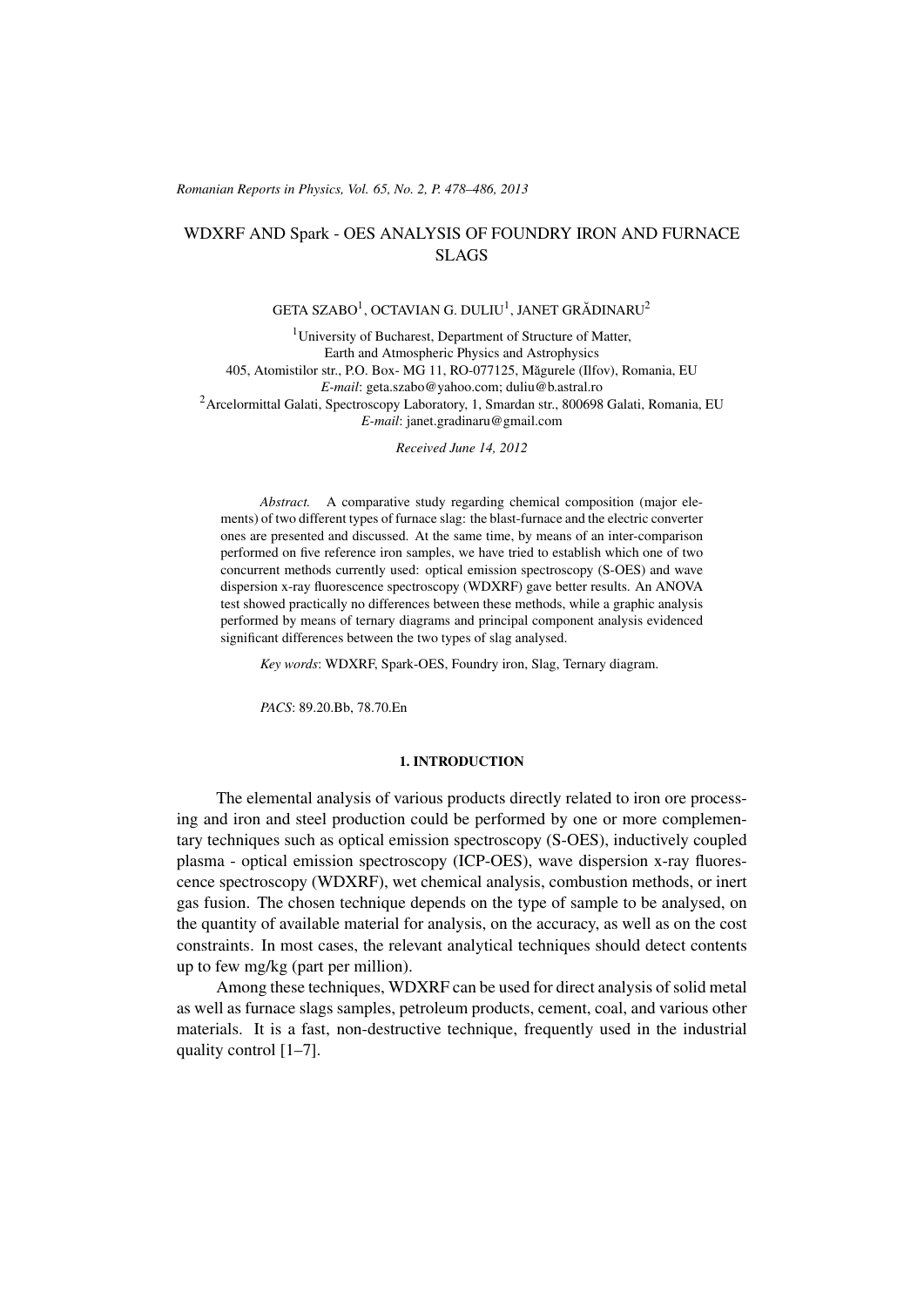As oppose to the previous procedure, S-OES, an analytical technique with multiple applications, currently used in metallurgy, can be performed with only minimal surface damage, the amount of material needed for analyses being negligible. For the remaining methods mentioned here, only a small specimen is removed from the sample and is used in the analysis [1].

As both methods have advantages and disadvantages, choosing the most appropriate method could be a challenging task. To accomplish it, we have investigated a set five different foundry iron samples in order to arrive to the most suitable method, and to apply it to investigate the chemical composition of other by-products of iron metallurgy such as different kinds of slag. As C, Mg, Si, Al, S, P and Mn play a significant role in determining the future slag properties, we have confined our investigation to these elements. S-OSL has the advantage of using minute quantities of material but irretrievably lost during the analysis while WDXRF needs significantly more material which remains intact after measurements and thus could be archived.

Slag is a secondary product resulting from the melting of chemical compounds of ore barren, coke, injected coal and flux, in the case of blast-furnace slag, or from the impurities contained in pig iron and scrap iron in the case of the electric converter furnace steel-making [5]. Accordingly, there is a significant difference between these two types of slag regarding the content of residual iron and manganese and unreductible oxides such as  $MgO$ ,  $SiO<sub>2</sub>$ ,  $Al<sub>2</sub>O<sub>3</sub>$  and  $P<sub>2</sub>O<sub>5</sub>$ .

This is why, before assessing slag samples, we have performed a comparison between these two methods by measuring a set of five reference samples and analysing the results regarding the contents of above mentioned elements by means of some statistical methods such as one-way ANOVA [8].

Principal Component Analysis (PCA) and Graphic Analysis (GA), the last one performed by means of Ternary Diagrams (TD) are two statistical methods used in exploratory data analysis due to their ability to group data according to their resemblance, and thus making their classification easier [8]. This is why both methods were used to analyse the content of major elements in slag samples.

The results of our study will be further presented and discussed.

# 2. MATERIALS AND METHODS

# 2.1. SAMPLES

For the first part of our study, in order to compare and to obtain the best possible results, we have prepared a set of five reference samples, 4213 - 4217 (See Table 1), all of them being certified by the Bureau of Analysed Samples, Ltd., Newham Hall, Middlesbrough, England.

At the same time, for spectrometer calibration, we have used a set of five Stan-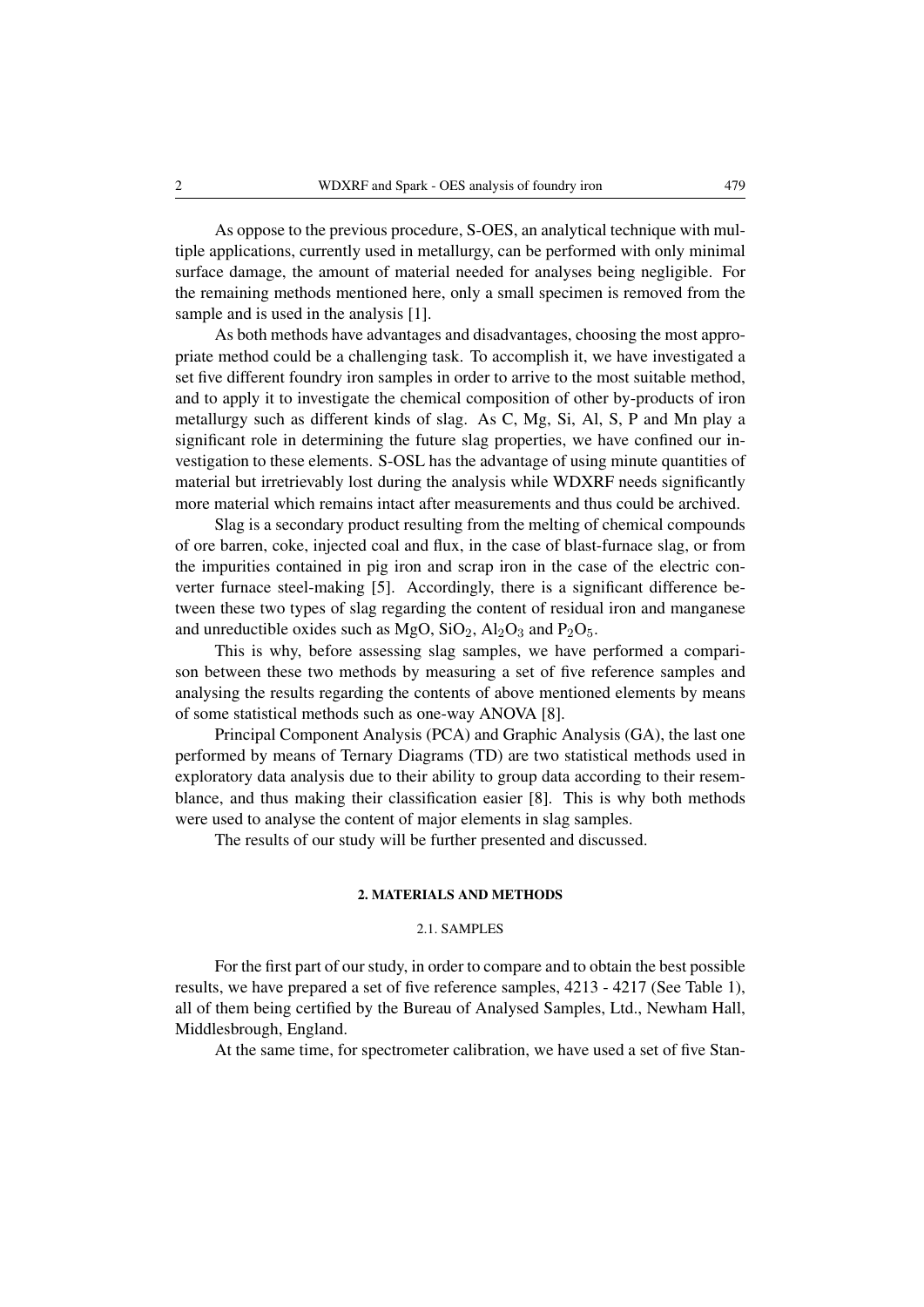

Fig. 1 – The Phosphorus calibration curve by S-OES (A) and WDXRF (B). In both cases, the correlation coefficient between concentrations and line intensities was greater then 0.9992.

dard Certified Reference Materials (SCRM) prepared for British Cast Iron Research Association BCIRA, Alvechurch, Birmingham, UK by using a special method of casting, known to provide material of uniform composition, and suitable to be used as calibration standards in OES analysis.

The high quality of these materials is well illustrated by the corresponding 2D plots (signal amplitude vs. content) which display a perfect monotonous dependency, characterized by correlation factors greater than 0.9992 (Fig. 1). At the same time it is worth mentioning that each measurements was performed five times resulting, in a relative error between 0.5  $\%$  and maximum 2  $\%$  for each element.

In the case of slag samples, we have analysed seven samples of both blast and electric converter furnaces, randomly chosen, in order to show to which extent the composition of different batches are different. As in previous case, each sample was measured five times, so the final uncertainties were less then 2 %.

### 2.2. WDXRF MEASUREMENTS

For WDXRF measurements we have used an ARL 9900 Thermo Scientific X-ray fluorescence sequential spectrometer, able to analyse up to 90 elements in nearly any solid or liquid sample. The spectrometer, equipped with a 6th generation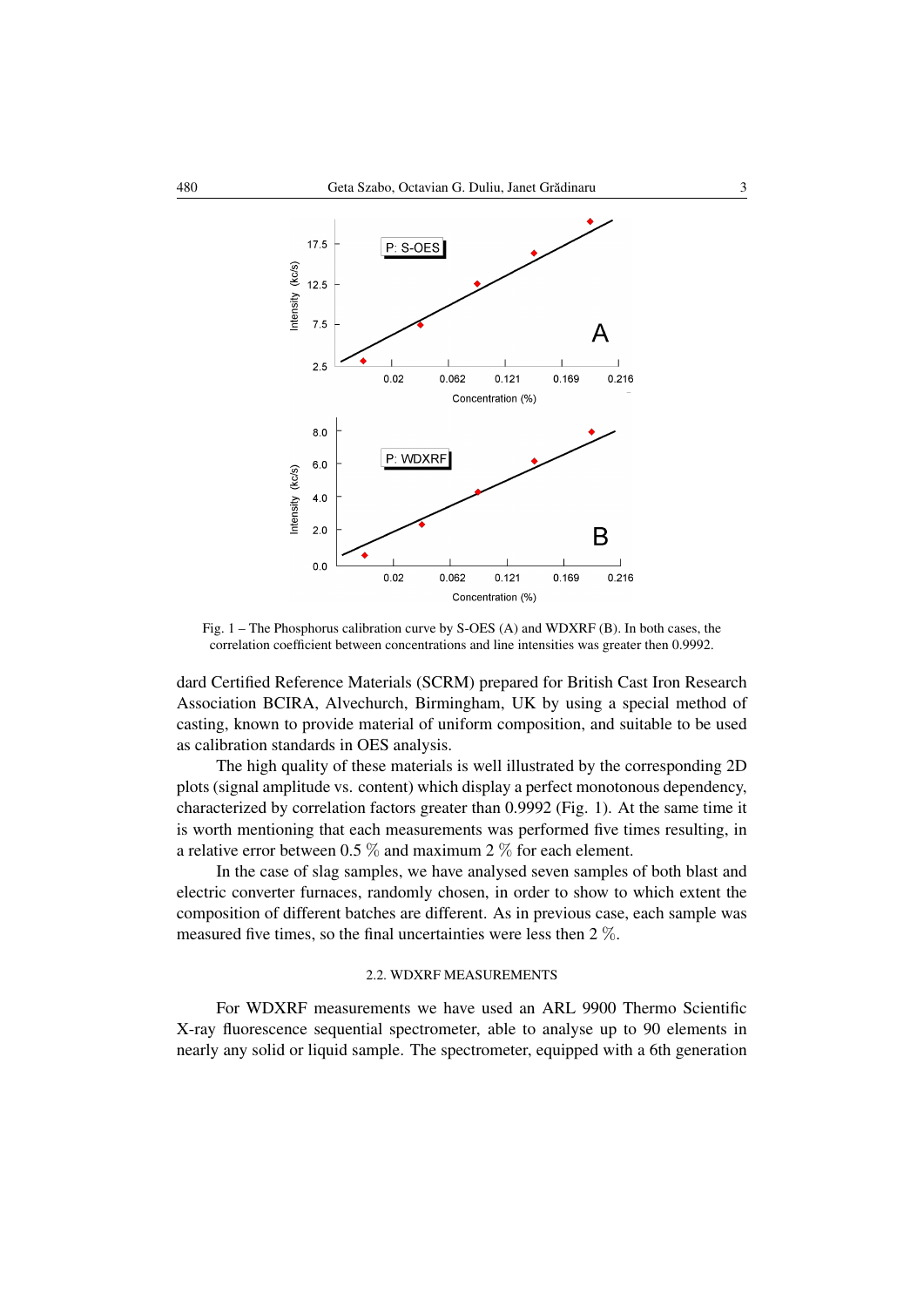goniometer with a resolution of and fully digitally mastered, allows a fast acquisition of spectra at speeds up to  $3270.001^{\circ}$  per minute. Moreover, the presence of a builtin calibration system and of an appropriate soft allow obtaining final data without a need for standard samples.

# 2.3. SPARK - OES MEASUREMENTS

All S-OSL determinations were performed by an ARL 3460 Thermo Scientific Optical Emission Spectrometer, provided with a Current Controlled Source allowing a faster attack on the sample for short analysis times, and improved precision as well as a Time Resolved Spectroscopy system, which permits clearer differentiation between the useful analytical signals and background, thus achieving better limits of detection.

### 3. RESULTS AND DISCUSSION

#### *Table 1.*

The experimental values of C, Si, S, P and Mn, as obtained by WDXRF (a) and S-OES (b). All contents are expressed in %.

|      |       | Element |       |       |
|------|-------|---------|-------|-------|
| C    | Si    | S       | P     | Mn    |
| 4.61 | 0.801 | 0.015   | 0.109 | 0.724 |
| 4.70 | 0.815 | 0.016   | 0.107 | 0.714 |
| 4.61 | 0.709 | 0.013   | 0.109 | 0.716 |
| 4.70 | 0.765 | 0.014   | 0.107 | 0.717 |
| 4.61 | 0.671 | 0.015   | 0.102 | 0.692 |
| 4.70 | 0.654 | 0.016   | 0.101 | 0.689 |
| 4.61 | 0.671 | 0.015   | 0.102 | 0.692 |
| 4.70 | 0.765 | 0.015   | 0.104 | 0.755 |
| 4.61 | 0.796 | 0.017   | 0.105 | 0.757 |
| 4.70 | 0.787 | 0.016   | 0.104 | 0.750 |
| 4.61 | 0.760 | 0.016   | 0.106 | 0.730 |
| 4.70 | 0.757 | 0.016   | 0.104 | 0.725 |
|      |       |         |       |       |

The experimental results concerning the content of chosen elements in all 10 samples, as obtained by both methods, are reproduced in Table 1 and illustrated, as a 2D plot in Figure 2. At a detailed analysis of these data we come across similarity, sustained by the numerical value of the correlation coefficient, whose value of 0.9991 shows a perfect match between the average values of the two set of date.At the same time, a one-way ANOVA gives a value smaller then 1 for the *t* parameter which testifies again that, at  $p < 0.01$ , both sets of data are not significantly different.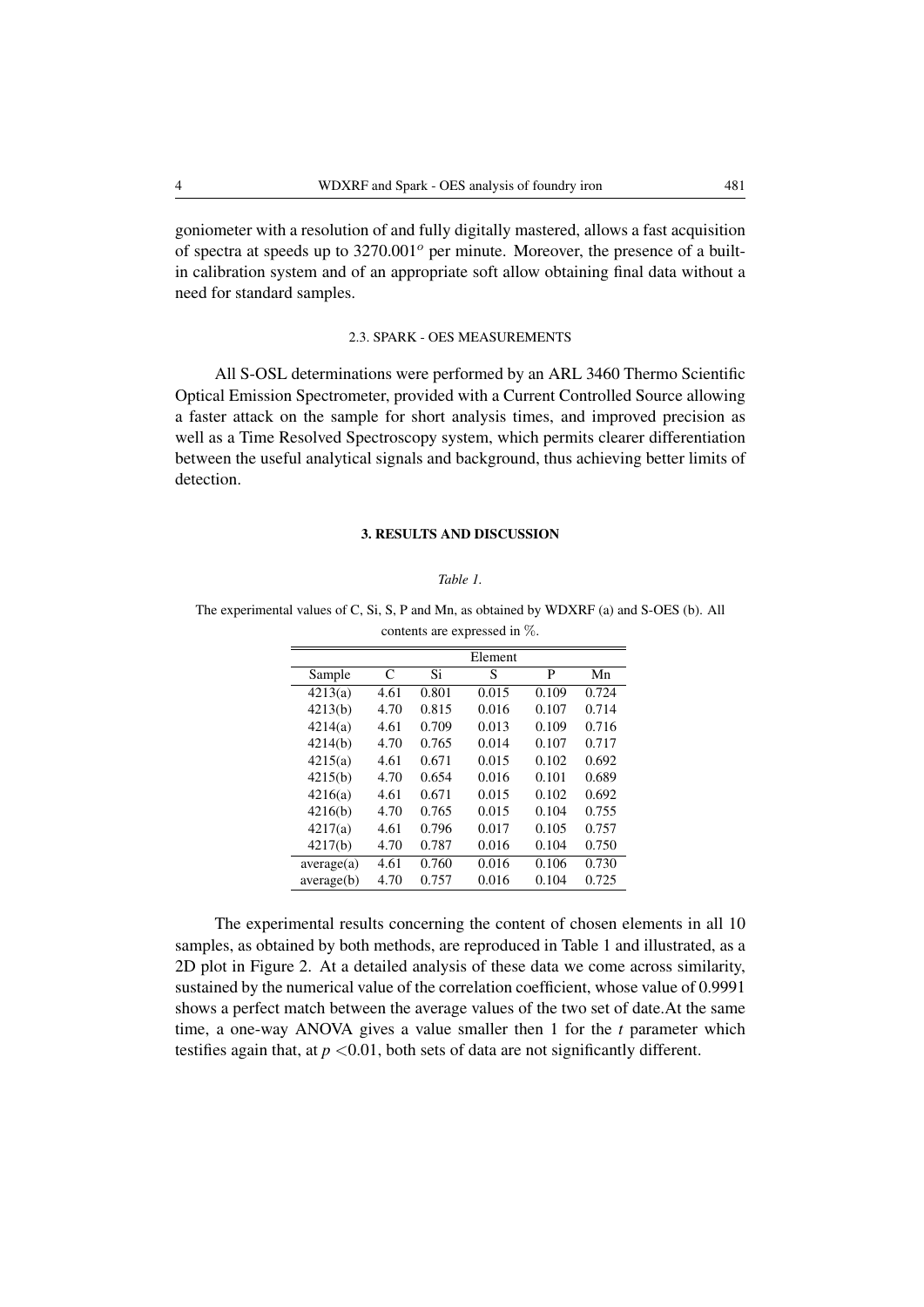These facts enabled us to consider that both methods have the same accuracy, so that for further analysis of slag samples we could use only one of them, *i.e.* WDXRF for its complete nod-destructive character and the possibility to preserve indefinitely the investigated specimens.

Consequently, in Table 2 we have reproduced the experimental values of the content of main components (as oxides) of both kinds of slag. Even at a first glance it is evident that between blast furnace and electric converter slags there are significant differences, regarding almost all components, excepting calcium oxide whose content seems to be, within experimental uncertainties, very close. At the same time, within the same group of samples, some elements seem to show more variability then the other, variability which in some cases reaches more then 30 % as Manganese in blast furnace or Aluminium in electric converter slag (see Table 2). As significant differences exist not only between the two categories of specimens, but also within each type of slag, to evidence the existing inhomogeneities it is necessary to use both statistic and graphic methods of analysis, such as PCA or TD.



Fig. 2 – A 2D plot illustrating the perfect correlation (*r* = 0.9991) between XRF and S-OSL results for the same set of samples.

Due to the higher content of silica and calcium oxide, slags, regardless of their origin, could be very well characterized by using TD [9] close to those used in petrology, *i.e.*  $SiO_2$  -  $(Al_2O_3+MnO+FeO)$ - $(MgO+CaO)$  diagrams 3. On this diagram, reproduced in Fig. 3, one can see that the two categories of slag form two clusters, the furnace slag showing more homogeneity then the electric converter one, thus confirming the significant differences between them, differences due not only to used raw material but also to a completely different metallurgy.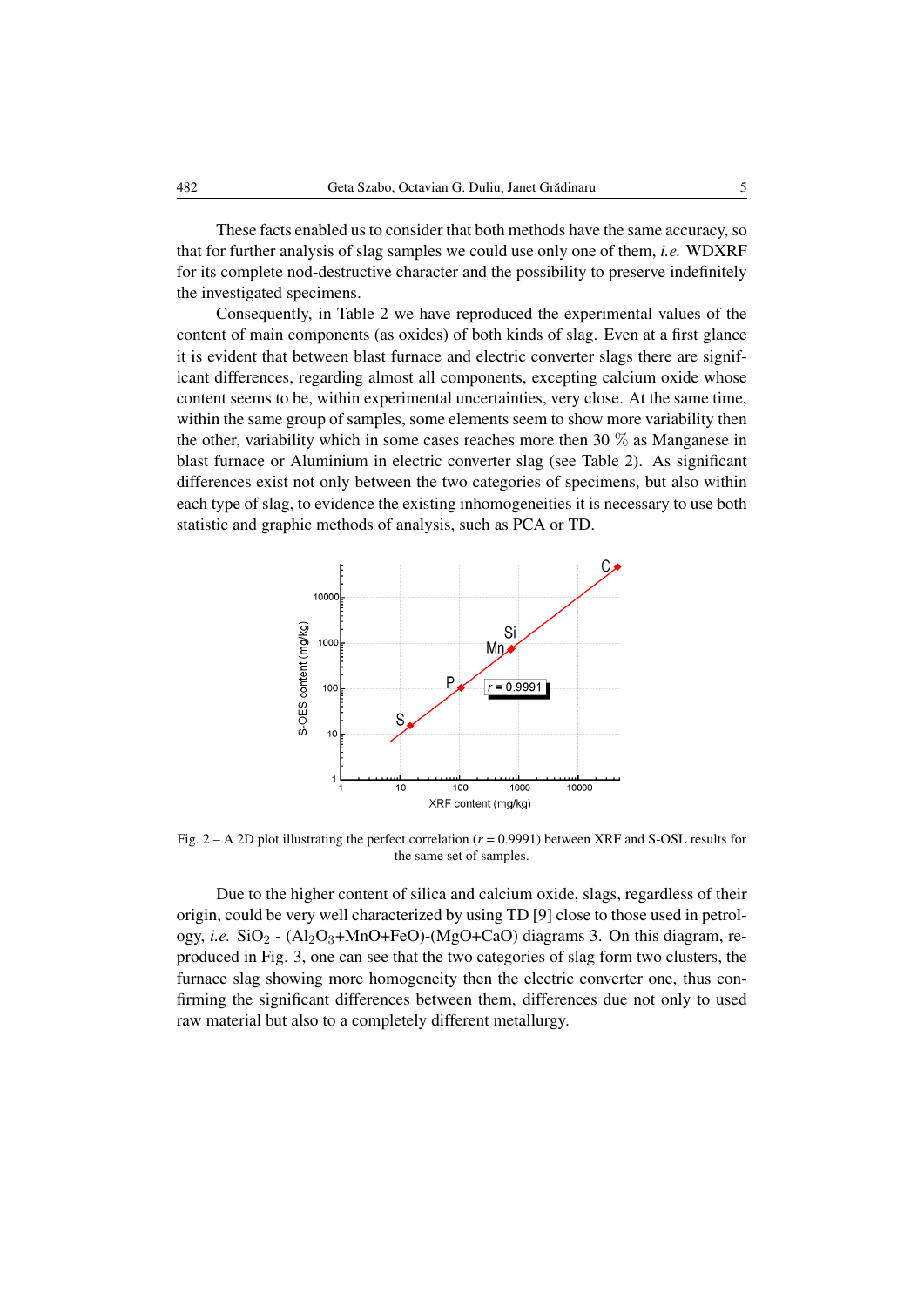

Fig. 3 – A ternary diagram of the two sets of slag as well as the UCC illustrating the differences between all of them.



Fig. 4 – A 2D PCA plot (component 1 *vs.* component 2) of the two sets of slag samples illustrating the significant difference between blast and electric converter furnace slag. While the electric converter samples show a relative great dispersion, the blast furnace specimens appeared to be more homogeneous. As in previous Figure, the UCC showed to differ significantly with respect of both of them.

This investigation could be further continued by analysing the degree of homogeneity or inhomogeneity within each kind of slags. For this purpose, we have used the PCA performed in the R mode, so that to classify each set of samples with respect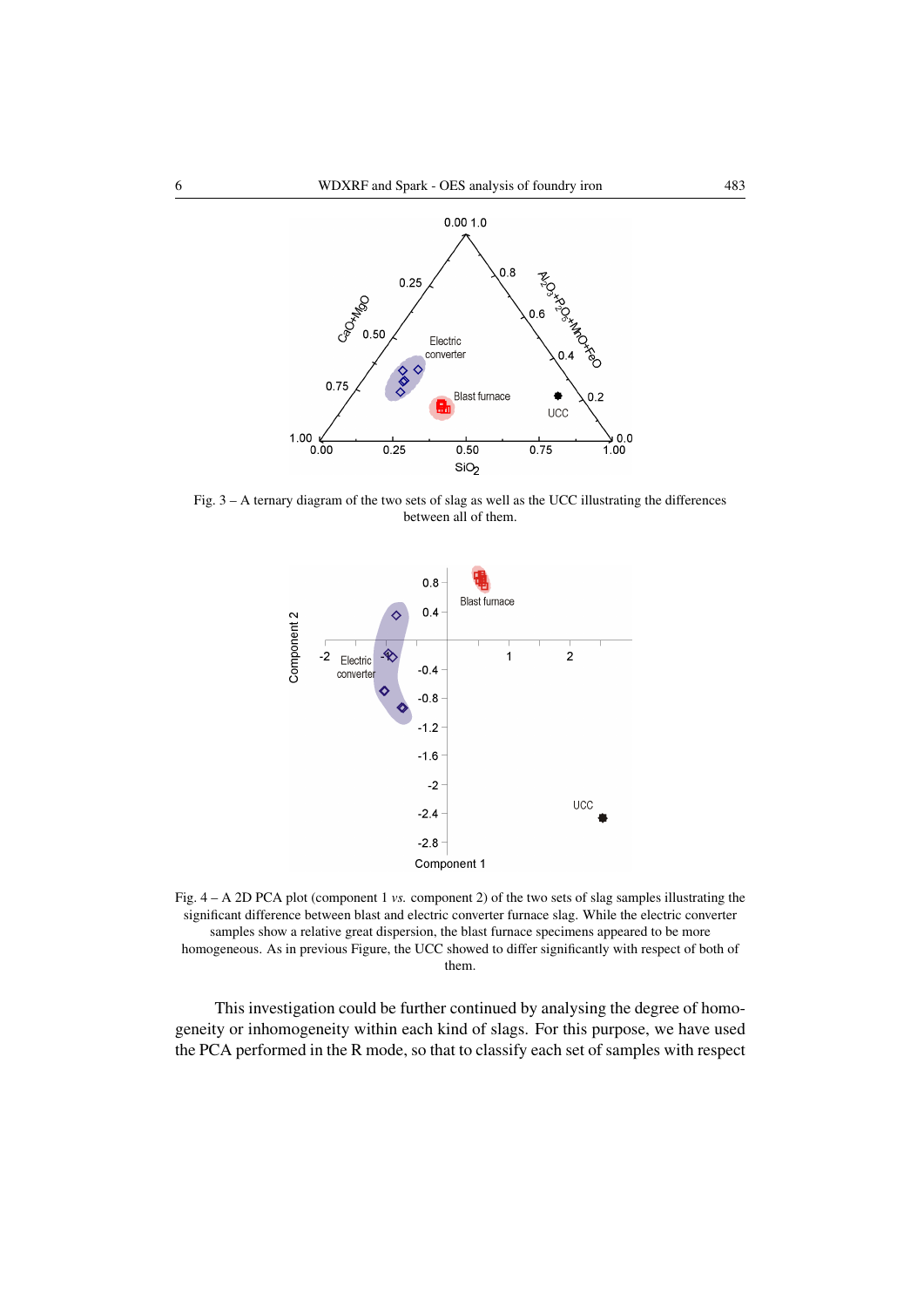to the content of main oxides, the results being reproduced in Fig. 4 s a 2D plot of the second principal component with respect to the first one. At the first glance, this graph illustrates not only the significant difference existing between the two kinds of analysed slags, each of them forming a distinct cluster, but also the fact that the samples of the electric converter slag are more dissimilar then the blast furnace ones.

These dissimilarities are better evidenced by PCA than by GA by taking into account that at PCA, all sample characteristics*i.e* variables represented by the content of main oxides are considered separately, while in the case of GA, their number is reduced to three, a number necessary for a ternary diagram. On the other hand, a ternary diagram is more useful as the three parameters could be *a priori* chosen in accordance with some criteria, while in the case of PCA this choice is not available.

Due to its chemical composition and rapid cooling, slag has a partial vitreous structure and shows some similarities with silica rich carbonates rocks, better evidenced on Fig. 3. On this diagram, both kind of slags occupy position specific for carbonates with a variable content of silica. But when compared with typical terrestrial rocks such those which form the Upper Continental Crust (UCC) [10], slags appear to be very different, as proved by Fig. 3 and 4, where the UCC location lies faraway from both kinds of slag.

### 4. CONCLUDING REMARKS

A comparative study between two high performance analytical methods used in metallurgy: Spark - Optical Emission (S-OES) and Spectroscopy and Wave Dispersive X-Ray Fluorescence (WDXRF) was performed in order to establish which one is more suitable for routine analysis, with a particular reference to furnace (blast or electric) slag. By using two sets of iron calibration samples, a prefect equivalence between these methods was evidenced, further confirmed by statistical descriptors such as Pearson *r* correlation coefficient and *t*-test for one-way ANOVA.

Under these circumstances, to analyse a set of 14 slag samples produced by both blast and electric converter, WDXRF was chosen for its totally non-invasive character and the unlimited archive time. The final results showed that by interpreting the raw results produced by WDXRF by means of both graphic and principal component analysis it was possible to show the significant differences existing between the two groups of slag as well as to characterize the degree of inhomogeneity within each of them.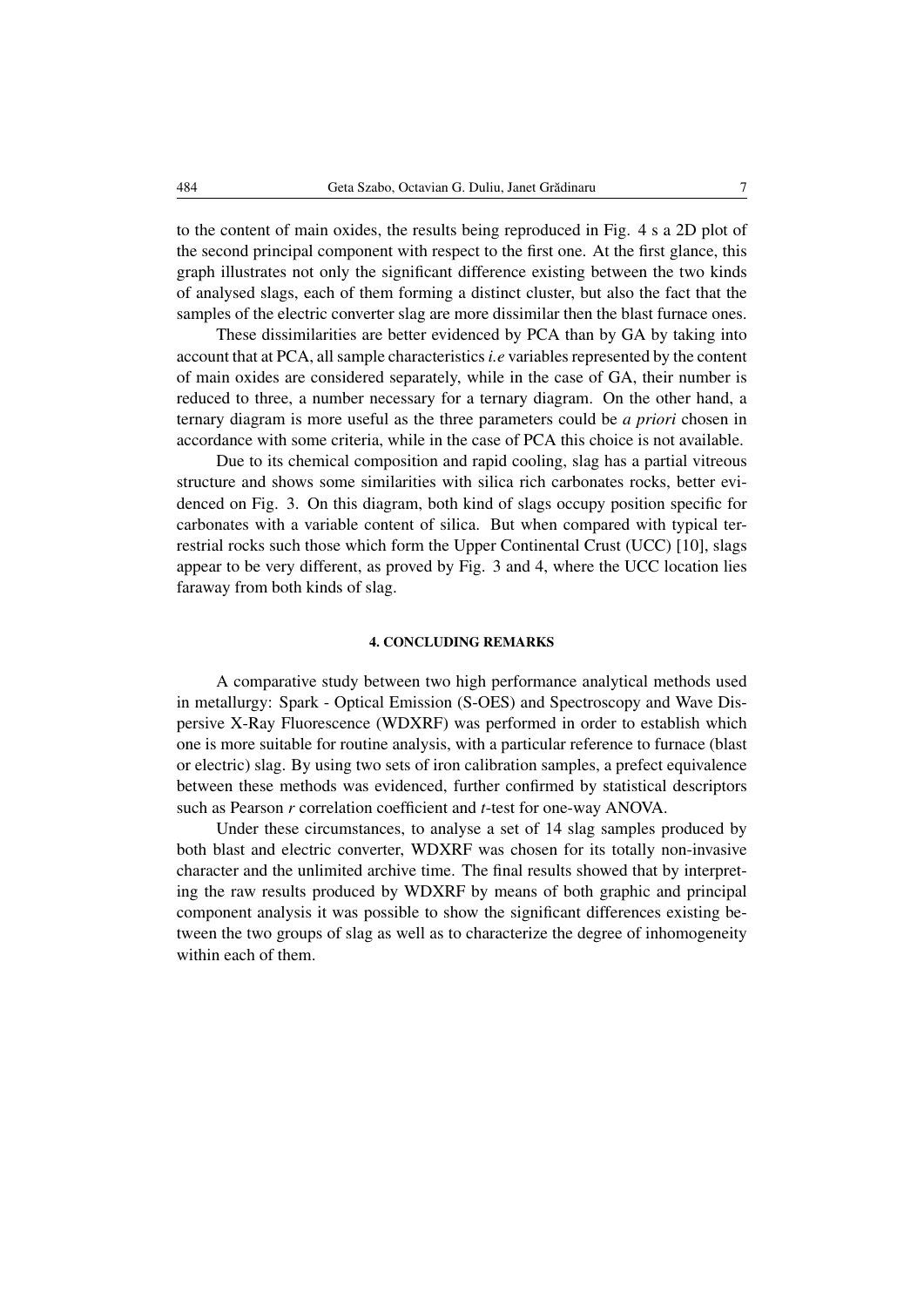#### *Table 2.*

The experimental values of main oxides content as obtained by WDXRF in blast (b) as well as electric converter (bo) furnaces. All contents are expressed in %.

|                |      |                                 | Component        |          |       |      |       |
|----------------|------|---------------------------------|------------------|----------|-------|------|-------|
| Sample         | MgO  | Al <sub>2</sub> O <sub>3</sub>  | SiO <sub>2</sub> | $P_2O_5$ | CaO   | MnO  | FeO   |
|                |      | Blast furnace slag              |                  |          |       |      |       |
| 1 <sub>b</sub> | 5.98 | 14.10                           | 32.87            | 1.24     | 42.76 | 0.61 | 0.69  |
| 2 <sub>b</sub> | 5.76 | 12.61                           | 33.61            | 1.24     | 44.18 | 0.57 | 0.49  |
| 3 <sub>b</sub> | 6.17 | 14.48                           | 32.29            | 1.12     | 42.87 | 0.40 | 0.45  |
| 4b             | 5.80 | 14.80                           | 32.95            | 1.08     | 42.41 | 0.48 | 0.52  |
| 5b             | 5.39 | 12.20                           | 35.56            | 1.05     | 42.77 | 0.85 | 0.58  |
| 5b             | 5.48 | 12.27                           | 34.71            | 1.05     | 43.44 | 0.76 | 0.67  |
| 7b             | 5.80 | 15.63                           | 32.55            | 1.15     | 43.07 | 0.42 | 0.62  |
| average        | 5.8  | 13.7                            | 33.5             | 1.1      | 43.1  | 0.6  | 0.5   |
| s.d            | 0.3  | 1.4                             | 1.2              | 0.1      | 0.6   | 0.2  | 0.1   |
|                |      | Electric converter furnace slag |                  |          |       |      |       |
| 1bo            | 2.19 | 2.82                            | 15.51            | 1.02     | 44.1  | 5.78 | 22.77 |
| 2bo            | 2.18 | 2.80                            | 15.47            | 1.03     | 44.03 | 5.81 | 22.70 |
| 3bo            | 3.01 | 1.99                            | 10.80            | 1.04     | 48.57 | 4.45 | 24.52 |
| 4bo            | 3.02 | 1.95                            | 10.90            | 1.05     | 48.50 | 4.40 | 24.49 |
| 5bo            | 2.68 | 1.80                            | 13.83            | 1.16     | 51.01 | 5.11 | 19.57 |
| 6bo            | 3.20 | 1.29                            | 15.11            | 1.51     | 54.60 | 4.78 | 14.96 |
| 7bo            | 2.18 | 1.10                            | 13.74            | 1.28     | 52.97 | 4.63 | 20.57 |
| average        | .2.6 | 2.0                             | 13.6             | 1.2      | 49.1  | 5.0  | 21.4  |
| s.d            | 0.5  | 0.7                             | 2.0              | 0.2      | 4.1   | 0.6  | 3.4   |

*Acknowledgements.* One of the authors, G.S., wishes to acknowledge that this work was done in fulfilment of her doctoral studies. At the same time we thank to Mariana Marinescu for here help in revising the manuscript.

#### REFERENCES

- 1. J.R. Lakowicz, *Principles of fluorescence spectroscopy* (3rd edn., Springer, Heidelberg, 2006).
- 2. E.P. Bertin, *Introduction to X-ray spectrometric analysis* (Plenum Press, New York, 1978).
- 3. \*\*\* *Handbook of Analytical Methods for Materials*, Materials Evaluation and Engineering, Inc. (2010).
- 4. V. Thomsen, Spectroscopy 22(5) May (2007).
- 5. P. Tocu, M. Vlădescu, S. Călinescu, *Furnace worker book* (Technical Publishing House, Bucharest, 1976 - in Romanian).
- 6. A. Ene, *Radiometric techniques of analysis and control* ("Lower Danube University" Academic Foundation Publishing House of Galati, 2006 - in Romanian).
- 7. V. Thomsen, C.A. Coutinho, *Spectrometers for Elemental Spectrochemical Analysis, Part II: X-Ray Fluorescence Spectrometers*, Spectroscopy, www.spectroscopyonline.com/spectroscopy/ article/articleDetail.jsp?id=680763 (July 1, 2010).
- 8. J.C. Davis, *Statistic and Data Analysis in Geology* (Wiley, New York, 2002).